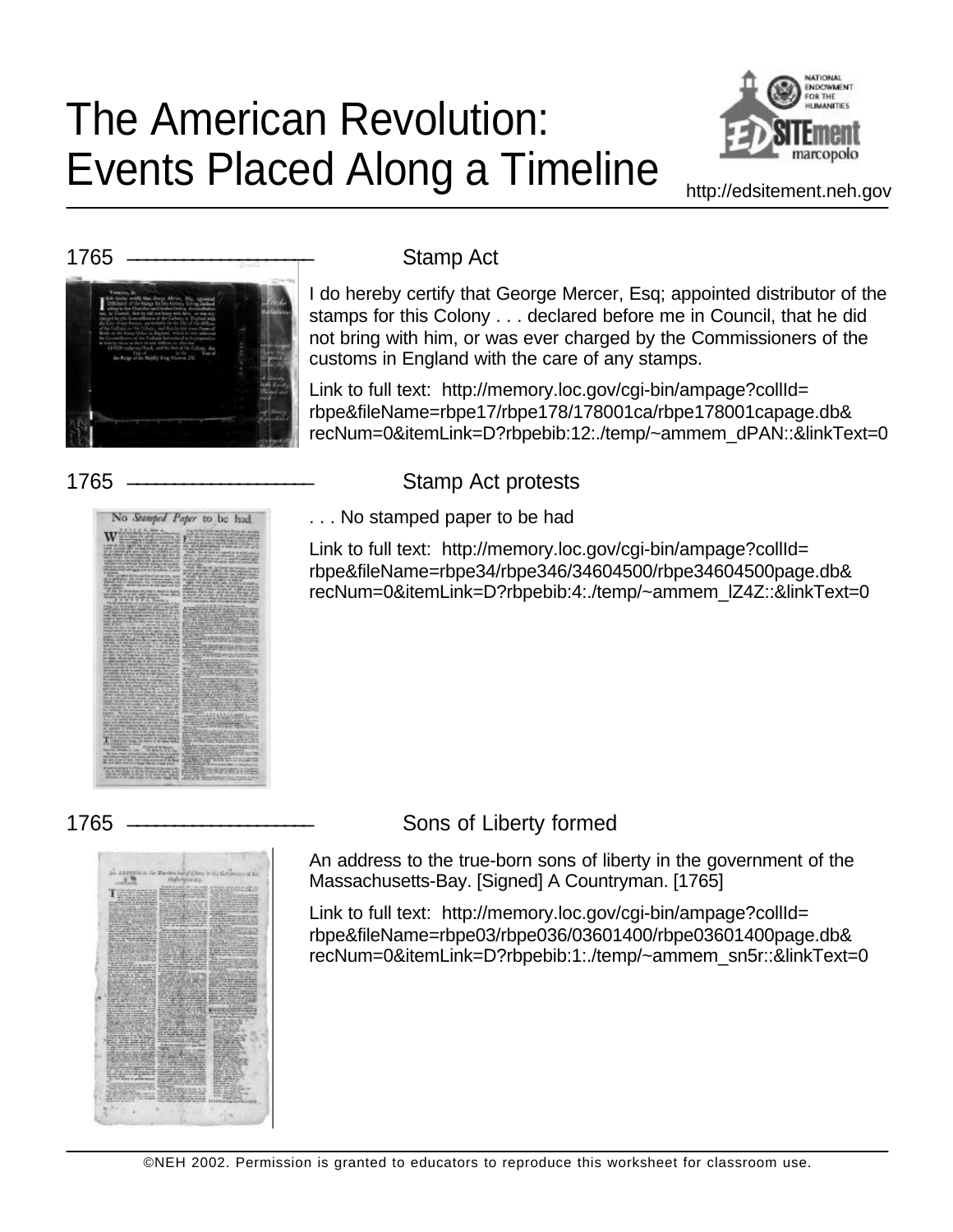### 1766 \_\_\_\_\_\_\_\_\_\_\_\_\_\_\_\_\_\_\_\_ Stamp Act repealed



. . . His Majesty was pleased to give his Royal Assent to An ACT to REPEAL

an Act.

Link to full text: http://memory.loc.gov/cgi-bin/ampage?collId= rbpe&fileName=rbpe03/rbpe036/03601400/rbpe03601400page.db& recNum=0&itemLink=D?rbpebib:1:./temp/~ammem\_sn5r::&linkText=0



# 1767 \_\_\_\_\_\_\_\_\_\_\_\_\_\_\_\_\_\_\_\_ Townshend Acts

. . . true sons of liberty and supporters of the non-importation agreement

Link to full text: http://memory.loc.gov/cgi-bin/ampage?collId= rbpe&fileName=rbpe03/rbpe037/03700200/rbpe03700200page.db& recNum=0&itemLink=D?rbpebib:13:./temp/~ammem\_7wKx::&linkText=0

### 1770 \_\_\_\_\_\_\_\_\_\_\_\_\_\_\_\_\_\_\_\_ Townshend duties repealed, except for tea tax



. . . declared their firm determination to abide by the non-importation agreement until the act imposing a dut on tea, is repealed . . . By order of

a number of the inhabitants. New York, July 7, 1770

Link to full text: http://memory.loc.gov/cgi-bin/ampage?collId= rbpe&fileName=rbpe10/rbpe104/10401700/rbpe10401700page.db& recNum=0&itemLink=D?rbpebib:32:./temp/~ammem\_aLhW::&linkText= 0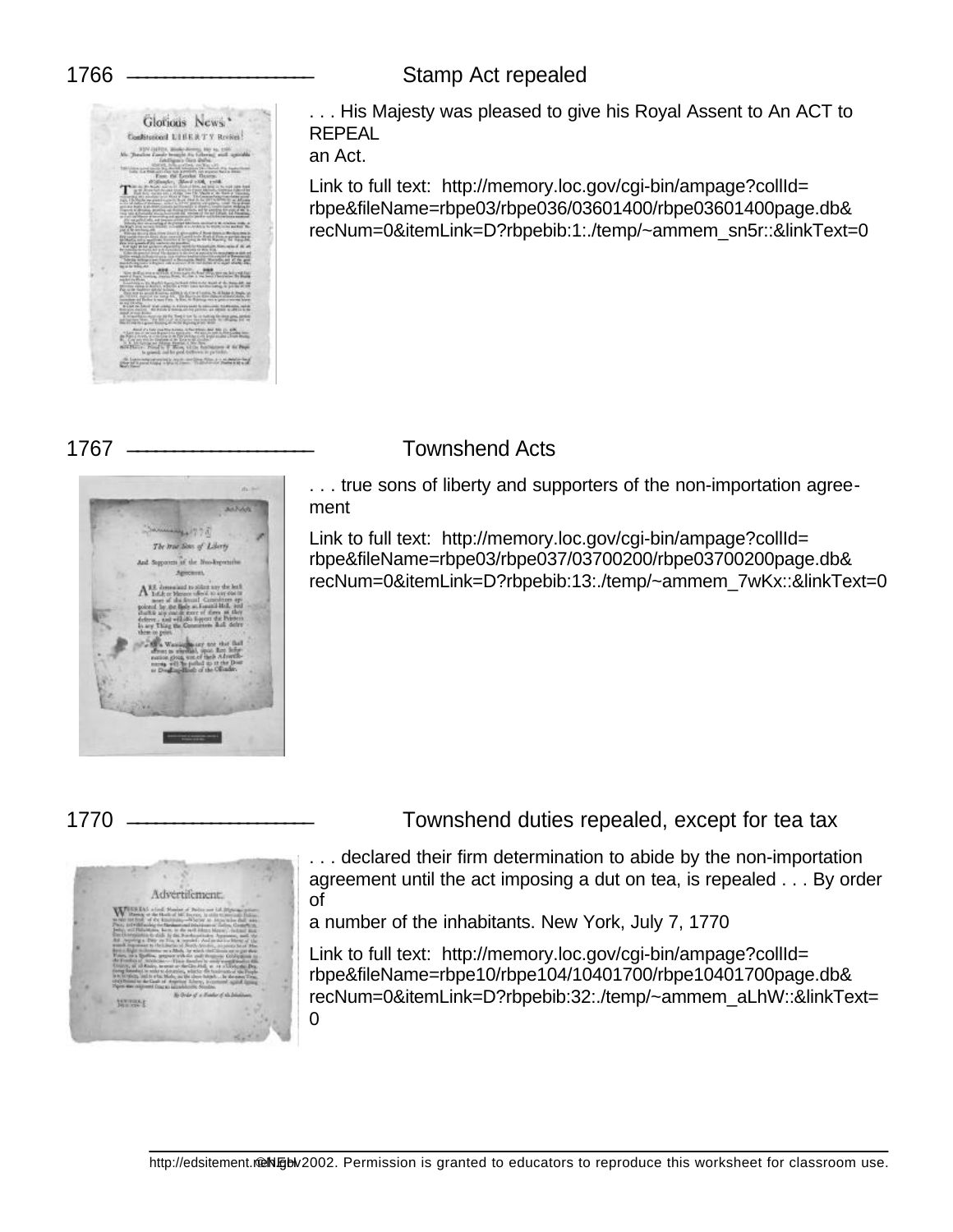1770 \_\_\_\_\_\_\_\_\_\_\_\_\_\_\_\_\_\_\_\_ Boston Massacre



An account of a late military massacre at Boston, or the consequences of quartering troops in a populous town, March 12, 1770. New York, John

Holt, 1770.

Link to full text: http://memory.loc.gov/cgi-bin/ampage?collId= rbpe&fileName=rbpe10/rbpe104/10401000/rbpe10401000page.db& recNum=0&itemLink=r?ammem/rbpebib:@field(NUMBER+@band (rbpe+10401000))&linkText=0





1773 \_\_\_\_\_\_\_\_\_\_\_\_\_\_\_\_\_\_\_\_ Boston Tea Party

Boston, 17th December, 1773

a Number of People huzza'd in the Street, and in a very little Time, every Ounce of the Teas on board of Capt. Hall, Bruce, and Coffin, was immersed

in the Bay, without the least Injury to private Property.

Link to full text: http://memory.loc.gov/cgi-bin/ampage?collId=rbpe& fileName=rbpe00/rbpe003/0030270a/rbpe0030270apage.db&recNum= 0&itemLink=r?ammem/rbpebib:@field(NUMBER+@band(rbpe+003027 0a))

&linkText=0

### 1774 \_\_\_\_\_\_\_\_\_\_\_\_\_\_\_\_\_\_\_\_ Intolerable Acts



. . . merchants, who being severally sworn, depose and say, that since the shutting up of the Port of Boston, neither of them have directly or inderectly, nor any other perfor or under them, supplied, or cause to be supplied the army at Boston . . . New York, 1775

Link to full text: http://memory.loc.gov/cgi-bin/ampage?collId= rbpe&fileName=rbpe10/rbpe108/10800300/rbpe10800300page.db& recNum=0&itemLink=r?ammem/rbpebib:@field(NUMBER+@band (rbpe+10800300))&linkText=0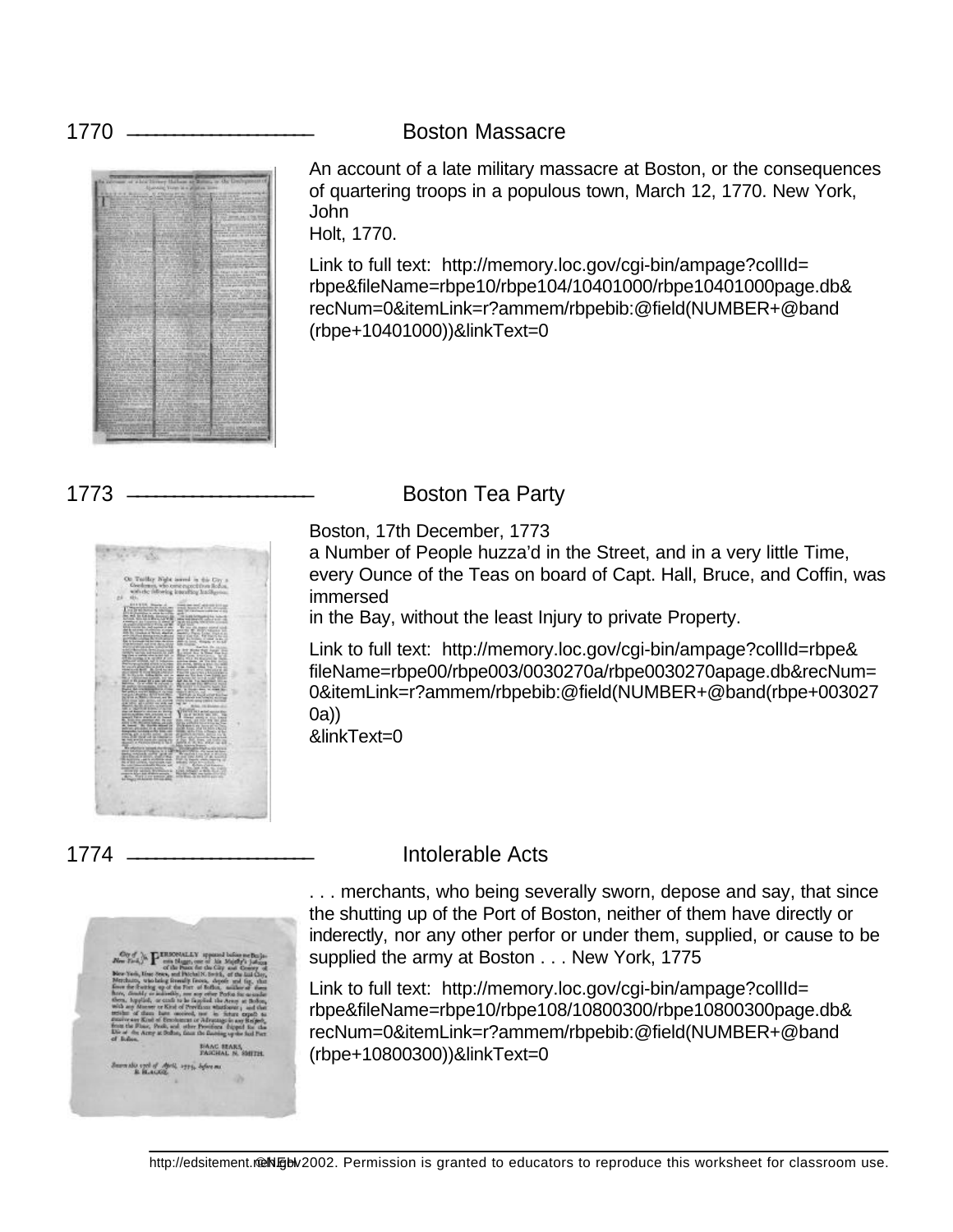## 1774 \_\_\_\_\_\_\_\_\_\_\_\_\_\_\_\_\_\_\_\_ First Continental Congress



The following extracts from the votes and proceedings of the American Continental Congress . . . In Congress, Philadelphia October 20, 1774

Link to full text: http://memory.loc.gov/cgi-bin/ampage?collId= rbpe&fileName=rbpe03/rbpe037/03703900/rbpe03703900page.db& recNum=0&itemLink=D?rbpebib:2:./temp/~ammem\_XOBs::&linkText=0



### 1775 \_\_\_\_\_\_\_\_\_\_\_\_\_\_\_\_\_\_\_\_ Battles of Lexington and Concord

New-York, Sunday 23d April, 1775 . . . THIS evening intelligence hath been receiv'd, that about 1200 of the regular troops, have proceeded from Boston toward Concord; and having fired on the inhabitants, and killed a number of them, at Lexington

Link to full text: http://memory.loc.gov/cgi-bin/ampage?collId= rbpe&fileName=rbpe10/rbpe108/10800500/rbpe10800500page.db& recNum=0&itemLink=D?rbpebib:1:./temp/~ammem\_xyq2::&linkText=0



### 1775 \_\_\_\_\_\_\_\_\_\_\_\_\_\_\_\_\_\_\_\_ Second Continental Congress begins

A declaration by the representatives of the United Colonies of North-America, now met in General Congress at Philadelphia, setting forth the causes and necessity of their taking up arms . . . Philadelphia, July 6th, 1775.

Link to full text: http://memory.loc.gov/cgi-bin/ampage?collId= rbpe&fileName=rbpe14/rbpe144/14400700/rbpe14400700page. db&recNum=0&itemLink=r?ammem/rbpebib:@field(NUMBER+@band (rbpe+14400700))&linkText=0